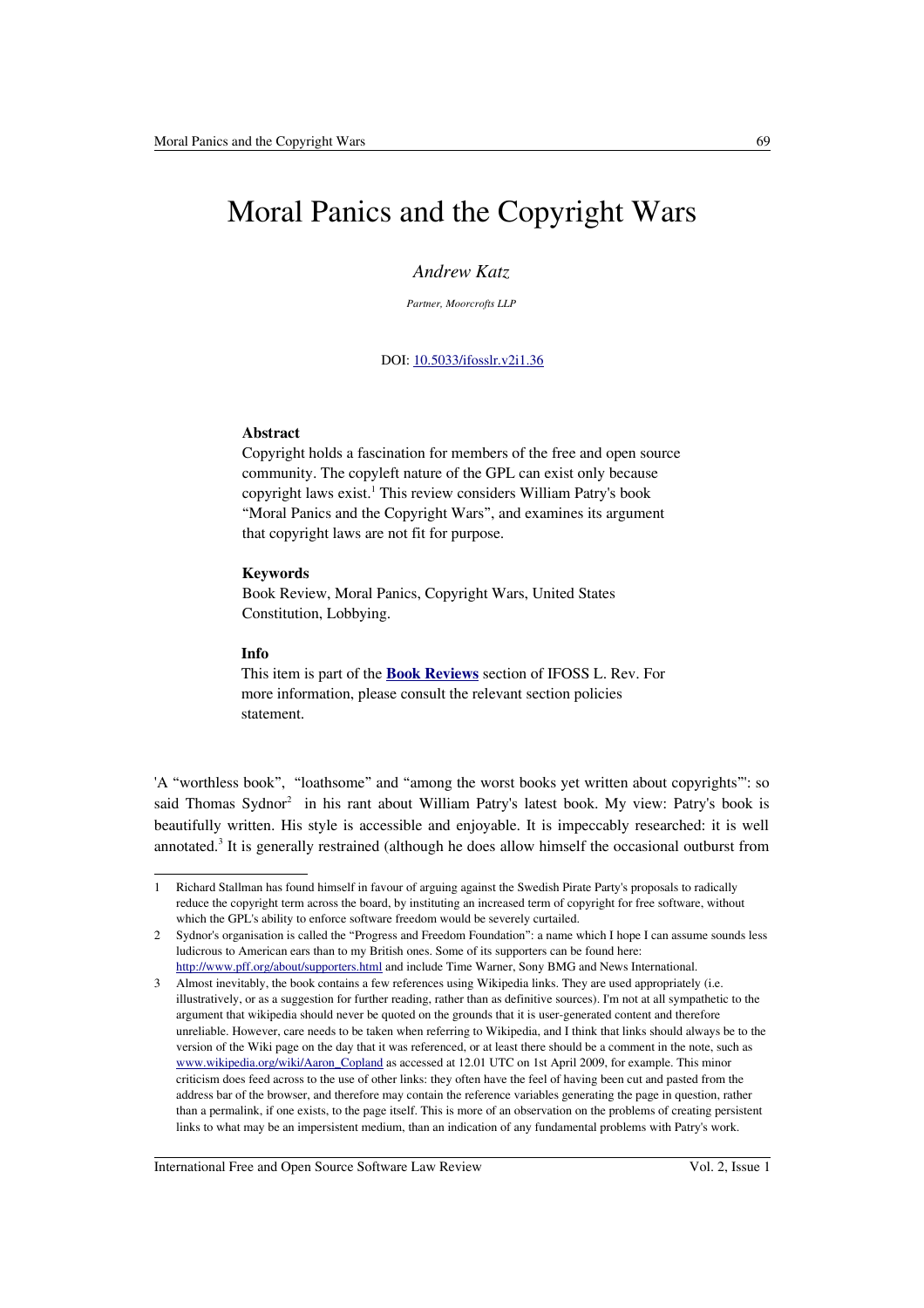time to time).<sup>[4](#page-1-0)</sup> I found no error sufficiently serious to make me question its general accuracy (although there were one or two minor issues which I would either classify as typos, or, if this were a newspaper article, should have been picked up by sub-editors).<sup>[5](#page-1-1)</sup>

Why does an accessible yet scholarly, carefully argued yet playful work generate such vitriol in a reviewer?

Patry's central thesis is simple. Copyright exists for a purpose. We must review the laws that create it from time to time to ensure it continues to fulfil that purpose. Any changes to copyright law must only be made with a view to that purpose being fulfilled. If the purpose is *not* being fulfilled, copyright should be changed, with a view to it continuing to fulfil that purpose. In short copyright should be effective.

Maybe this is such a simple idea,<sup>[6](#page-1-2)</sup> and one for which I can see no counter-argument, that Sydnor feels that the idea is too obvious. So it is curious that at no point during his review does Sydnor challenge the underlying thesis of the book: that copyright should be effective. Patry demonstrates that copyright is not effective, and by examining how we have reached this state of affairs, leads us into some fairly dark conclusions about the failure of the legislative process. It is maybe no coincidence that another prominent copyright expert, Lawrence Lessig, announced that he was changing his direction from copyfighting to changing congress itself.<sup>[7](#page-1-3)</sup>

The US is a fascinating place to undertake an analysis of the effectiveness of copyright, not only because it's a huge market with no shortage of statistics, but because, in the U.S. Constitution, the wise framers explicitly set out the aim of copyright:

*to promote the Progress of Science and useful Arts, by securing for limited Times to Authors ... … the exclusive Right to their ... Writings*[8](#page-1-4)

The European tradition is less fixed, $9$  and, in the UK, the lack of a written constitution makes it easier for competing arguments as to the purpose of copyright to be aired. Iain Mitchell QC's fascinating article in the previous edition of IFOSSLR discussing the old case of *Hinton -v-*

<span id="page-1-0"></span><sup>4</sup> Pages xxiv and 99 have Patry comparing copyright laws to the sub-prime crisis (and the US Government's reaction to it): maybe not entirely convincingly, but written in an amusingly empurpled fashion.

<span id="page-1-1"></span><sup>5</sup> As any Jim White fan knows, David Byrne's record label is called "Luaka Bop", and I'd say that Trent Reznor is Nine-Inch-Nails, as opposed to being their lead singer. Slightly more serious is his contention that Grand Theft Auto sold over \$1Bn worth of units in 7 months, a figure that seems excessive.

<span id="page-1-2"></span><sup>6</sup> This is a dangerous view to take: Bertrand Russell and Alfred North Whitehead famously took over 300 pages to determine, in Principia Mathematica that 1+1=2 .

<span id="page-1-3"></span><sup>7</sup> Lawrence Lessig was counsel for Eric Eldred, the petitioner in the supreme court case of Eldred-v-Ashcroft [\(http://caselaw.lp.findlaw.com/scripts/getcase.pl?court=US&vol=000&invol=01-618\)](http://caselaw.lp.findlaw.com/scripts/getcase.pl?court=US&vol=000&invol=01-618). The case challenged the constitutionality of the Sonny Bono Copyright Term Extension Act in the US. Lessig announced in 2008 that he was quitting the world of copyright, and had decided to aim his sights on an altogether more significant problem: the corrosive effect on democracy of lobbying, triggered, no doubt, by his losing Eldred.

<span id="page-1-4"></span><sup>8</sup> The full text of the relevant part of Section 8 is: "To promote the Progress of Science and useful Arts, by securing for limited Times to Authors and Inventors the exclusive Right to their respective Writings and Discoveries". For ease of reading, I elided the references to inventions, which form the basis of patent protection, as that is irrelevant to the book, and this review.

<span id="page-1-5"></span><sup>9</sup> Patry doesn't cover moral rights significantly, which is unsurprising as they are more of a European construct than a US one.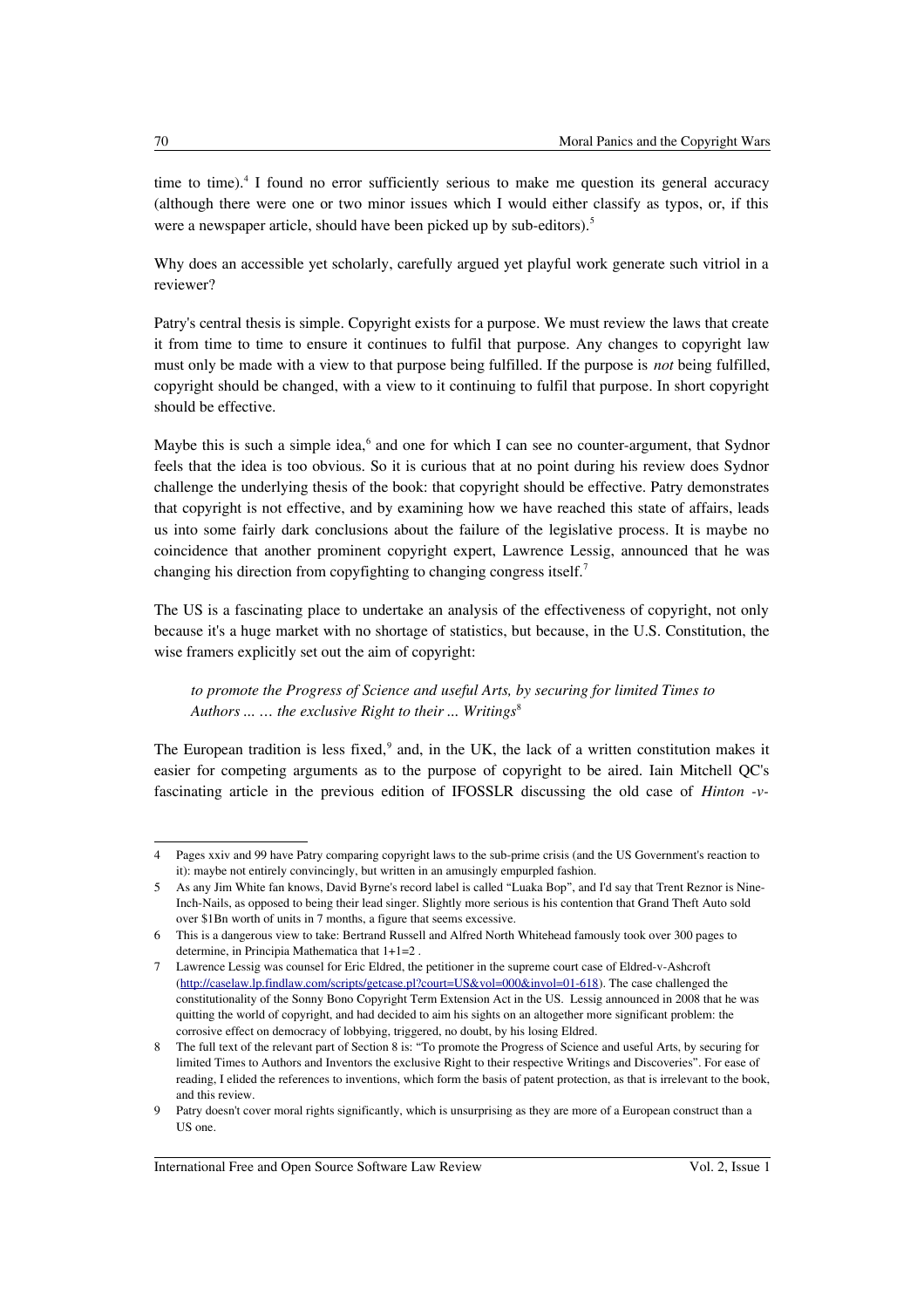*Donaldson* provides an excellent illustration on this point.<sup>[10](#page-2-0)</sup> But in the US, with this purpose encapsulated in the constitution, Congress is not empowered to pass copyright legislation which does not promote that purpose. Patry, as a U.S.-based lawyer<sup>[11](#page-2-1)</sup> is given a perfect platform to consider whether the system is working as it should: whether legislators are ensuring that the aims of the legislation are in concord with the aims set out in the Constitution.

Copyright exists to promote the progress of science and useful arts: but note, it does *not* exist for the benefit of the authors. Benefit to the authors is the means of promoting the progress of science and useful arts. It's not the end in itself. This is quite a subtle idea: the Framers are proposing allowing a little bit of evil (the granting of a limited monopoly)<sup>[12](#page-2-2)</sup> in order to promote a different public good: the progress of science and useful arts. Like medicine, the dosage is critical.

There are other ways of promoting science and useful arts. Direct state sponsorship or relying on the patronage of wealthy individuals are two of them. But the Framers chose the grant of a limited monopoly.[13](#page-2-3) Why they did so is another, and interesting question, but, leaving that to one side for the moment, in the US, copyright exists to promote that clear purpose. It follows that US copyright law can be tested to see if it fulfils that purpose.

And the conclusion if Patry's book is that it doesn't. To be clear, this book identifies the problem, and although Patry's view is that there's too much copyright law (i.e. the monopoly it grants is too extensive) he doesn't seek, in this book at least, to try to quantify how much less is required to achieve the aims (and never professes to do so, although he does comment on a couple of legislative provisions such as renewal requirement under the 1909 Copyright Act). What is clear is that there is no direct correlation between allowing the authors and artists more rights, and the amount of creation that is going on. In fact, I would tend to put it another way. As many authors and musicians I have spoken to have said, their inner muse compels them to write. The economic problem that they have is better expressed as a lack of disincentive (i.e. "I would be writing music, but I've got to go out and get a job flipping burgers at McDonalds otherwise I'd starve", rather than "if I earned twice as much as I do now from my music, then I'd generate twice as much music", or "my music would be twice as good").<sup>[14](#page-2-4)</sup>

So if copyright is excessive, how has it reached that state? If the purpose of the Framers was to progress science and useful arts, how have we come to a situation where copyright laws have been enacted which are clearly much more extensive than is necessary to do that?

International Free and Open Source Software Law Review Vol. 2, Issue 1

<span id="page-2-0"></span><sup>10</sup> Mitchell QC, Iain G (2009) 'BACK TO THE FUTURE: Hinton v Donaldson, Wood and Meurose (Court of Session, Scotland, 28th July, 1773)', IFOSS L. Rev., 1(2), 111 - 122 DOI: [10.5033/ifosslr.v1i2.23](http://dx.doi.org/10.5033/ifosslr.v1i2.23)

<span id="page-2-1"></span><sup>11</sup> And Senior Copyright Counsel for Google, Inc. to boot (although I must make it clear that he is writing this book in his personal capacity, and he asks us not to ascribe his views to his employer).

<span id="page-2-2"></span><sup>12</sup> The use of the term "monopoly" here is not intended to be inflammatory. Neither is the assumption that a monopoly is evil. These issues were well understood around the time of the framing of the US Constitution, by the Founding Fathers, but particularly Thomas Jefferson. Note also Lord Kames's opinion of the Court of Session in *Hinton -v-Donaldson*, in 1773, three years prior to the Declaration of Independence and 14 years before the ratification of the Constitution.

<span id="page-2-3"></span><sup>13</sup> So the constitutional question, and the one explored in *Eldred -v- Ashcroft*, is whether Congress has the power to make legislation, for which has been given certain powers for a purpose, but if the exercise of those powers will not advance that purpose.

<span id="page-2-4"></span><sup>14</sup> *A Confederacy of Dunces* was clearly written without the need for any economic incentive, whereas I suspect that *The* da Vinci Code was. I know which I think is the better book. It's fun to play this game, but I admit it doesn't necessarily stand up to scrutiny. Mark Twain, one suspects, wrote to get paid, and so, quite possibly, did Dickens.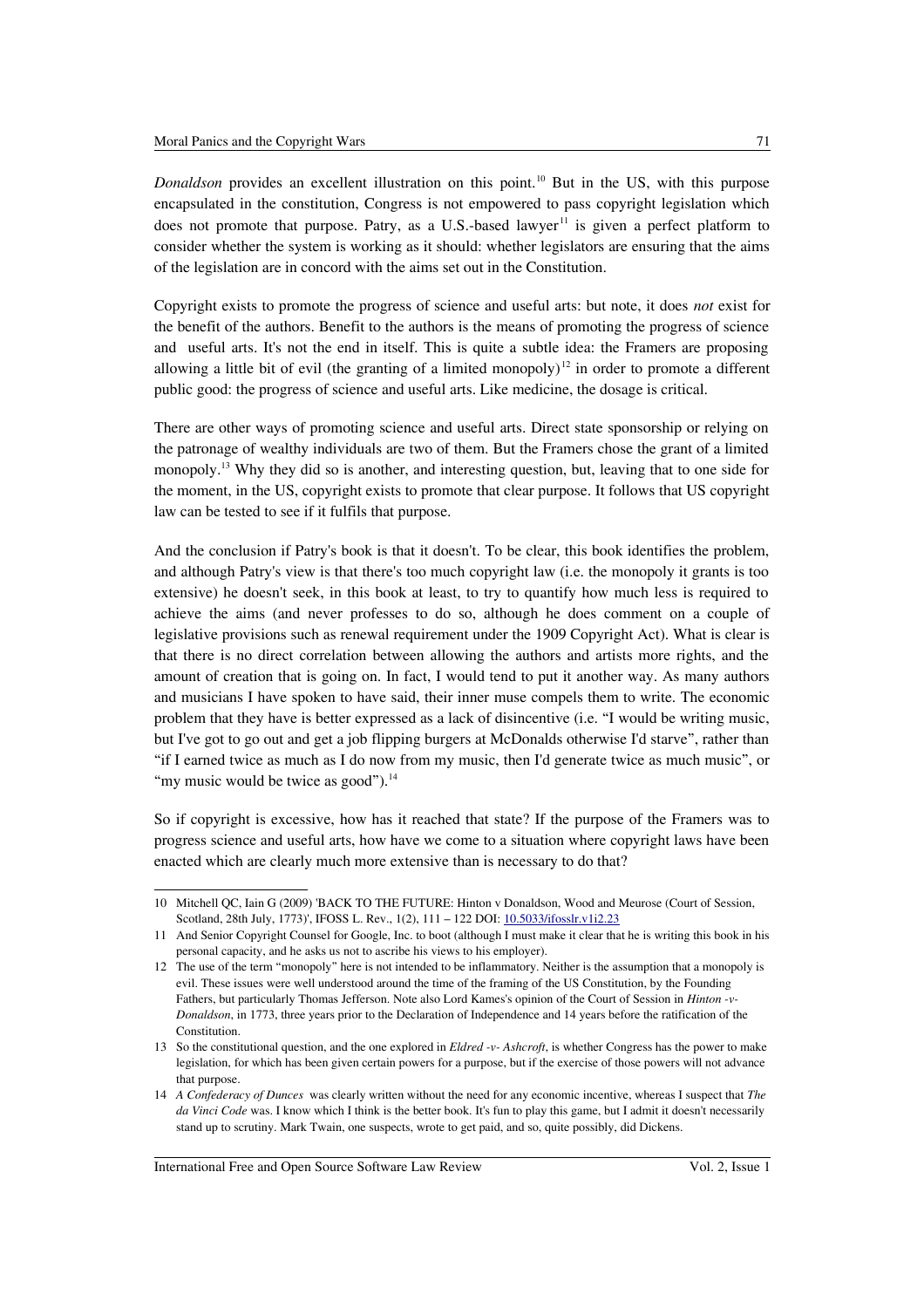In *Eldred v. Ashcroft*,<sup>[15](#page-3-0)</sup> the dissenting Justice Breyer asked in the wonderfully quotable phrase what incentive an additional 20 years of copyright, to start 50 years after the author's death, would generate:

"What monetarily motivated Melville would not realize that he could do better for his grandchildren by putting a few dollars into an interest-bearing bank account?".

That comment related to a living author; the point was also made that a dead author, whose estate would also benefit from term extension, would find it tricky to dictate a new work from beyond the grave, however incentivised. A number of prominent economists jointly submitted an amicus brief in *Eldred v. Ashcroft* which claimed (amongst other things) that this economic truism was so ludicrously obvious that Milton Friedman initially refused to be associated with it unless it contained the phrase "no-brainer".<sup>[16](#page-3-1)</sup> Again: how could an author who was already dead be incentivised to continue to create more by being given an additional 20 years of copyright protection?<sup>[17](#page-3-2)</sup>

Nonetheless, despite the efforts of Lawrence Lessig on his behalf, Eldred failed (by 7-2), and the copyright term in the US was duly extended.

It's difficult see imagine a more dismal and clear failure of evidence-based legislation. [18](#page-3-3) If the legislation envisaged is, in certain significant cases, incapable, on its most generous interpretation, of fulfilling its purpose, then why was it passed? This legislation had received the scrutiny of some

Finding the appropriate term is by no means easy, and the optimal incentive may vary with the type of work anyway. Another issue is that we tend to assume, copyright in newly created works being, for all practical purposes, infinite, that it retains the same value throughout its economic life, and we tend not to think of what happens towards its expiry.

Lord Kames in *Hinton v Donaldson* was very aware, even in 1773, of this problem. He said, in effect, that even monopolists, where the monopoly is limited in time, would be competing with the future public domain into which their work would fall. If a work is about to come into the public domain imminently, then people will tend to wait until it does come into the public domain, so that they can get it more cheaply. So if you want to sell a book in the last few months, while it is still in copyright, you will have to lower the price, because as copyright expiry gets closer and closer, the lower the premium that people will be prepared to pay to get their hands on the book now. He argued that if a book was never going to make it into the public domain, then this would "unavoidably raise the price of good books beyond the price of ordinary readers".

The Economists' Brief, and most of Patry's arguments, are based on an economic analysis of the benefit. It deserves further thought, but is there another, better, metric which could be used to determine the optimal level of promotion of science and useful arts?

International Free and Open Source Software Law Review Vol. 2, Issue 1

<span id="page-3-0"></span><sup>15</sup> See note 7

<span id="page-3-1"></span><sup>16</sup> Unfortunately, his wishes couldn't be accommodated:

<span id="page-3-2"></span>[http://www.lessig.org/blog/2006/11/only\\_if\\_the\\_word\\_nobrainer\\_app.html](http://www.lessig.org/blog/2006/11/only_if_the_word_nobrainer_app.html)

<sup>17</sup> There is, I confess, a problem niggling me here. How do we measure the progress of science and the useful arts? This reminds me of the Laffer-curve debates popular during the Reagan era. It's obvious that if the income tax rate is 99.9%, no-one will be financially incentivised to do any work (and will put a lot of effort into avoiding tax, by employing complex tax mitigation schemes, bartering, or simply evading), so tax revenues will be close to zero. Likewise, if the income tax rate is 0.01%, the percentage of tax raised by government will be so small as to be useless. so somewhere between the two there is a magic figure which is the "right" level of income tax, which will generate a maximum amount of tax. It's very easy to use Laffer-esque arguments to say that if there is a certain amount of monopolistic benefit to copyright holders x, then if we increase the amount of monopoly, they will be that much more incentivised. This dramatically over-simplifies a complex multi-dimensional problem, which is probably, by analogy, best illustrated by Martin Gardner's neo-laffer curve:<http://en.wikipedia.org/wiki/File:Neo-Laffer-Curve.svg>

<span id="page-3-3"></span><sup>18</sup> Outside the area of drugs policy. Or penal policy.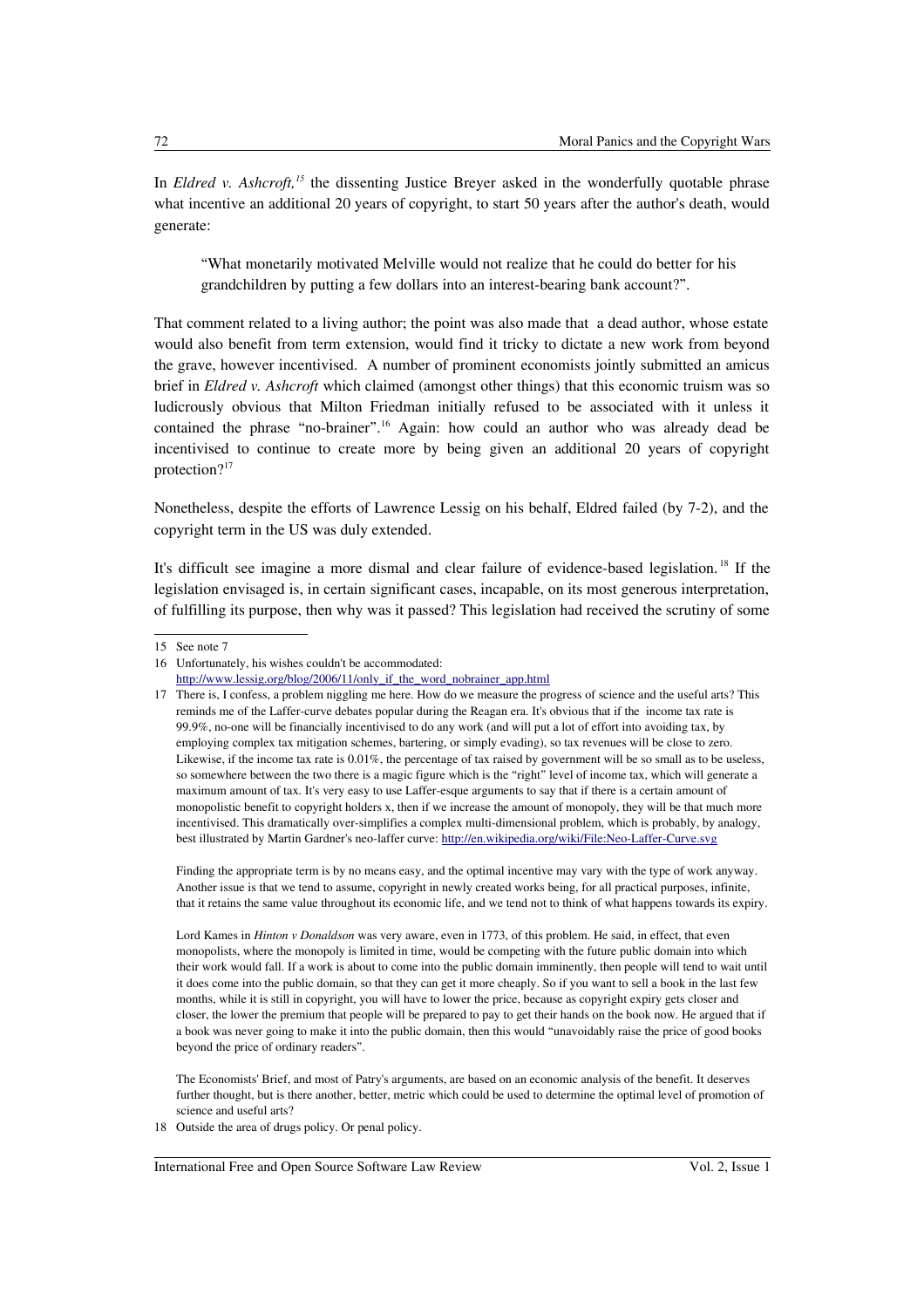of the finest legal minds in the US, had been through a lengthy process, including challenge in the Supreme Court, and had still been passed. Is this not a monumental failure of the legislative system? A despairing Patry is, therefore, asking why does this happen? How can it happen?

The answer is that for certain parties, namely the copyright rights-holders (who are sometimes, but by no means usually, the authors), extension of the scope of copyright advances their interests, even if that advancement is at the cost of the rest of society, and does nothing to advance the progress of science and useful arts.<sup>[19](#page-4-0)</sup> Those entities are demonstrably extremely good at persuading legislators to legislate in their interests, and against the interest of society as a whole.<sup>[20](#page-4-1)</sup>

Patry's book, is, in one sense, only peripherally about copyright. What he explains so lucidly and compellingly is that copyright gives us the clearest possible example of a case where legislators are legislating directly against the public interest, in cases where there is no argument of any substance to support their view. In doing so, he carefully considers the toolkit which the lobbyists use.

A significant part of the book deals with the power of metaphor. Human beings are wonderful pattern recognition machines. One consequence of this is that we are good at reasoning by analogy, but just as we are easily capable of seeing patterns where none exists, we are equally good at taking analogy too far. One of the favourite metaphors of those seeking to extend the reach of copyright is the "fruit" metaphor, frequently recast in similarly agrarian style as reaping what one has sown. A recent example of this is the Irish case of *EMI v Eircom.*[21](#page-4-2) In which Charleton J repeatedly talks about "fruits", and bases his judgement accordingly. Unfortunately, the Irish constitution is silent as to copyright (including as to its purposes), so we cannot apply *Eldred v Ashcroft* by analogy.

Metaphors are a shortcut to thinking: that is not necessarily a bad thing. The twin constraints of time and cranial capacity mean that no ordinary person is capable of deriving any moderately complex concept from first principles (including, presumably, legislators), and apt metaphors are a useful way of achieving this. However, extending the metaphor too far is fraught with danger. Patry effectively explains the persuasive power of some of these metaphors, and carefully explains

<span id="page-4-0"></span><sup>19</sup> Note that incumbents generally welcome regulation of any sort, as it tends to reinforce their oligopoly (incumbents are normally consulted on regulation anyway, but even so, they are best placed to be able to set up the practices and procedures to enable them to deal with it. The costs of complying will be fairly similar for each party anyway, so it will not affect the competitive dynamic, such as it is, between the members of the oligopoly). However, regulation does create a barrier for entrants, who are much greater threat to incumbents, as they are much more likely to behave disruptively,. Note also, that an oligopoly will tend to generate unjustifiably large revenues. Dismantling the oligopoly (even if good for consumers) may be seen as bad by the government department which is regulating them (headlines saying "Ofcom regulation causes mobile telephone revenue to decrease by 20%" are, illogically, not published as good news), so oigopolies are very powerful. Finally, the super-revenue which oligopolies generate may make some things possible that otherwise would not have been. For example it may not have been possible to make the hugely expensive\* film "Avatar" in the absence of a Hollywood oligopoly. However, this is not an argument in favour of oligopolies. To quote Eben Moglen: "Without hydraulic despotism and the divine right kingship of the pharaoh, we will underproduce pyramids. Now, we've been underproducing pyramids for three thousand years, and pyramids are beautiful but it isn't hurting us."

<sup>\*</sup> At least the studio saw the benefits of free software. Avatar was rendered on a 35,000 core farm running Ubuntu [\(http://blog.dustinkirkland.com/2010/01/39000-core-ubuntu-cluster-renders.html\)](http://blog.dustinkirkland.com/2010/01/39000-core-ubuntu-cluster-renders.html)

<span id="page-4-1"></span><sup>20</sup> I suspect that Sydor may secretly rate Patry's book as it provides him with a handy "how to" guide to subvert legislators, much as the UK government seems to regard Orwell's Nineteen-Eighty Four as a useful instruction manual.

<span id="page-4-2"></span><sup>21</sup> [2010] IEHC 108 Charleton J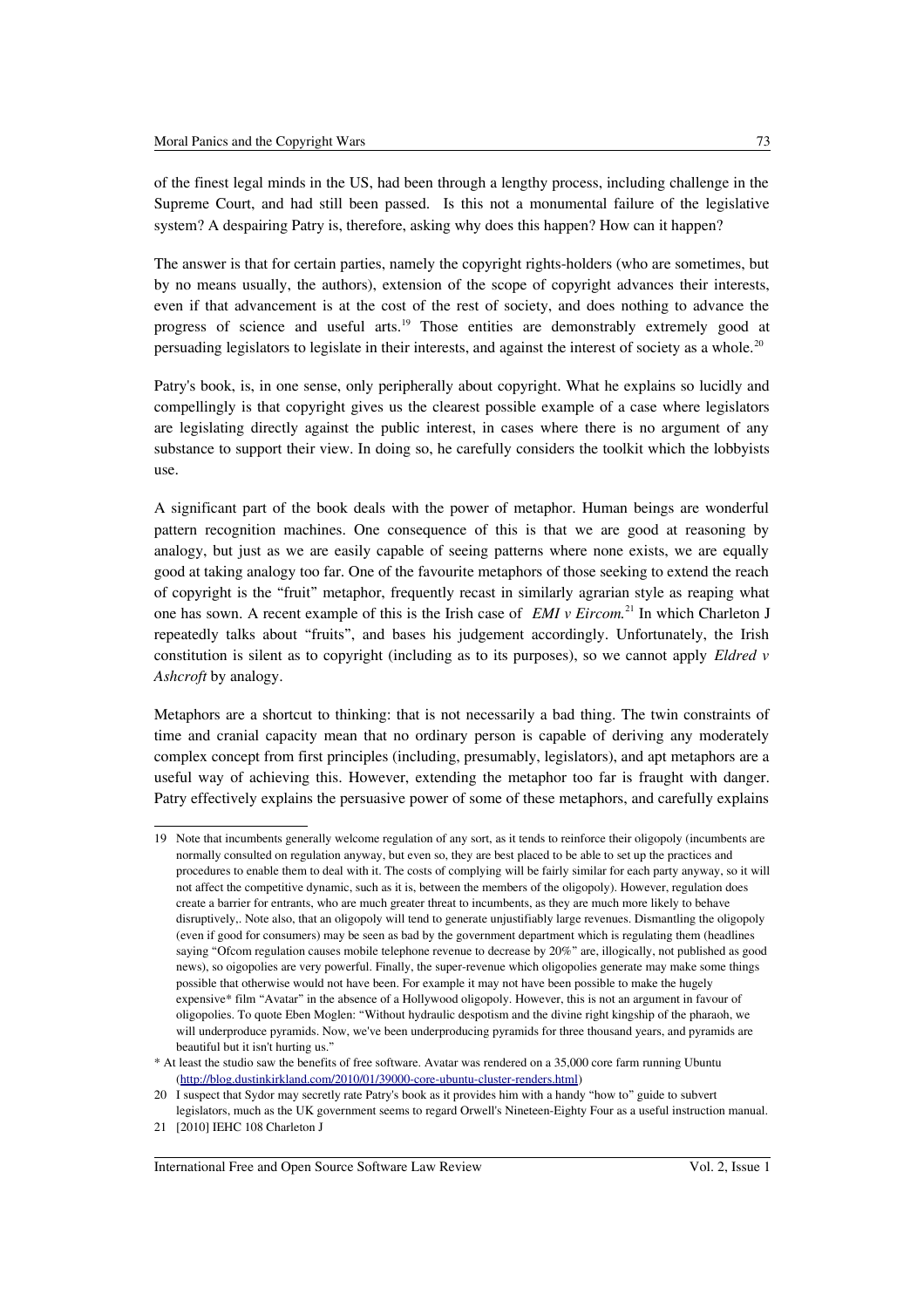why the "fruits" metaphor is inaccurate and misleading.

The book also deals with the persuasive idea that copyright is some sort of natural right: a property right, by which creators should be entitled to be in sole control of their creators. This is a persistent theme in the book. In theory, in American law, it should be irrelevant, unless the proponent is arguing for a constitutional amendment. The constitution makes it clear that copyright is not a natural property right, and therefore legislation short of a constitutional amendments should not try to make it so. $22$ 

The third weapon which, according to Patry, pro-copyright lobbyists employ is the "moral panic" of the title: examples include John Philip Sousa in the late 19th century and early 20th centuries, <sup>[23](#page-5-1)</sup> Jack Valenti in the 20th century<sup>[24](#page-5-2)</sup> and Thomas Sydnor in the  $21^{st}$ .<sup>[25](#page-5-3)</sup> A moral panic is an unjustified extrapolation from current circumstances to inevitable disaster, and is a well-worn tool of rhetoricians.

Copyright is a technical issue which a relatively small number of people (the readers of IFOSSLR not among them) understandably fail to get excited about. If the rights-holders are able to generate sufficient moral panic to ensure the passage of legislation which will fail to fulfil its intended purpose,<sup>[26](#page-5-4)</sup> then what does this say about the passage of other legislation, where the issues generate more perceived concern in the electorate, such as the Obama's healthcare reforms, or, of more international interest, drug legislation in general? As lawyers as well as concerned citizens, we need to understand how the machinery of legislation and governance can go so wrong.

Patry's book, therefore, advises us to be cynical. Well-funded vested interests are capable of

<span id="page-5-0"></span><sup>22</sup> In a sense, the idea that copyright is property is also a metaphor which has gone too far. The Founding Fathers sensibly avoided this analogy in the US Constitution, but in contrast, the UK Copyright Act specifically refers to copyright as a property right (section 1), and while this usefully imbues copyright with some characteristics of property, such as the ability for it to be assigned to bequeathed, it also strengthens the arguments of those who believe that as a property right, copyright is a natural right, and that any encroachment on that right is a form of unjustified government interference from a free market perspective. Patry persuasively argues that, in direct contrast, copyright is nothing but government interference and therefore, and equally from a free market perspective it is the existence and extent of copyright that need to be justified, not any encroachment or limitation on in. This is surely the strongest possible example of the power of metaphor: by a simple recharacterisation from "property" to "government programme", copyright can be turned from something which free-marketers passionately defend, to something which the same people would condemn.

<span id="page-5-1"></span><sup>23 &</sup>quot;These [talking machines](http://en.wikipedia.org/wiki/Phonograph) are going to ruin the artistic development of music in this country. When I was a boy...in front of every house in the summer evenings, you would find young people together singing the songs of the day or old songs. Today you hear these infernal machines going night and day. We will not have a [vocal cord](http://en.wikipedia.org/wiki/Vocal_folds) left. The vocal cord will be eliminated by a process of evolution, as was the tail of man when he came from the ape". John Philip Sousa in a submission to a congressional hearing in 1906, arguing against mechanical playback devices such as player pianos and gramophones.

<span id="page-5-2"></span><sup>24</sup> "the VCR is to the American film producer and the American public as the Boston strangler is to the woman home alone": Jack Valenti, for the MPAA, giving testimony to the House of Representatives in 1982.

<span id="page-5-3"></span><sup>25</sup> The title of one of Sydnor's recent papers is sufficient: "Inadvertent File Sharing over Peer-to-Peer Networks: How It Endangers Citizens and Jeopardizes National Security" (29 July 2009). Available at SSRN: [http://papers.ssrn.com/sol3/papers.cfm?abstract\\_id=1443289](http://papers.ssrn.com/sol3/papers.cfm?abstract_id=1443289)

<span id="page-5-4"></span><sup>26</sup> The Digital Economy Act 2010 has just been passed in the UK, which seeks amongst other things, to grant draconian and disproportionate powers on rights-holders to disconnect copyright infringers without due process. From a technical perspective, it's trivially easy to evade the detection measures that are put in place, and the passage of the Act provides a classic example of the effectiveness of well orchestrated lobbying, and the craven ability of parliament to reject democratic process and subject the bill to proper scrutiny. The lobbyists employed every weapon in the armoury delineated by Patry.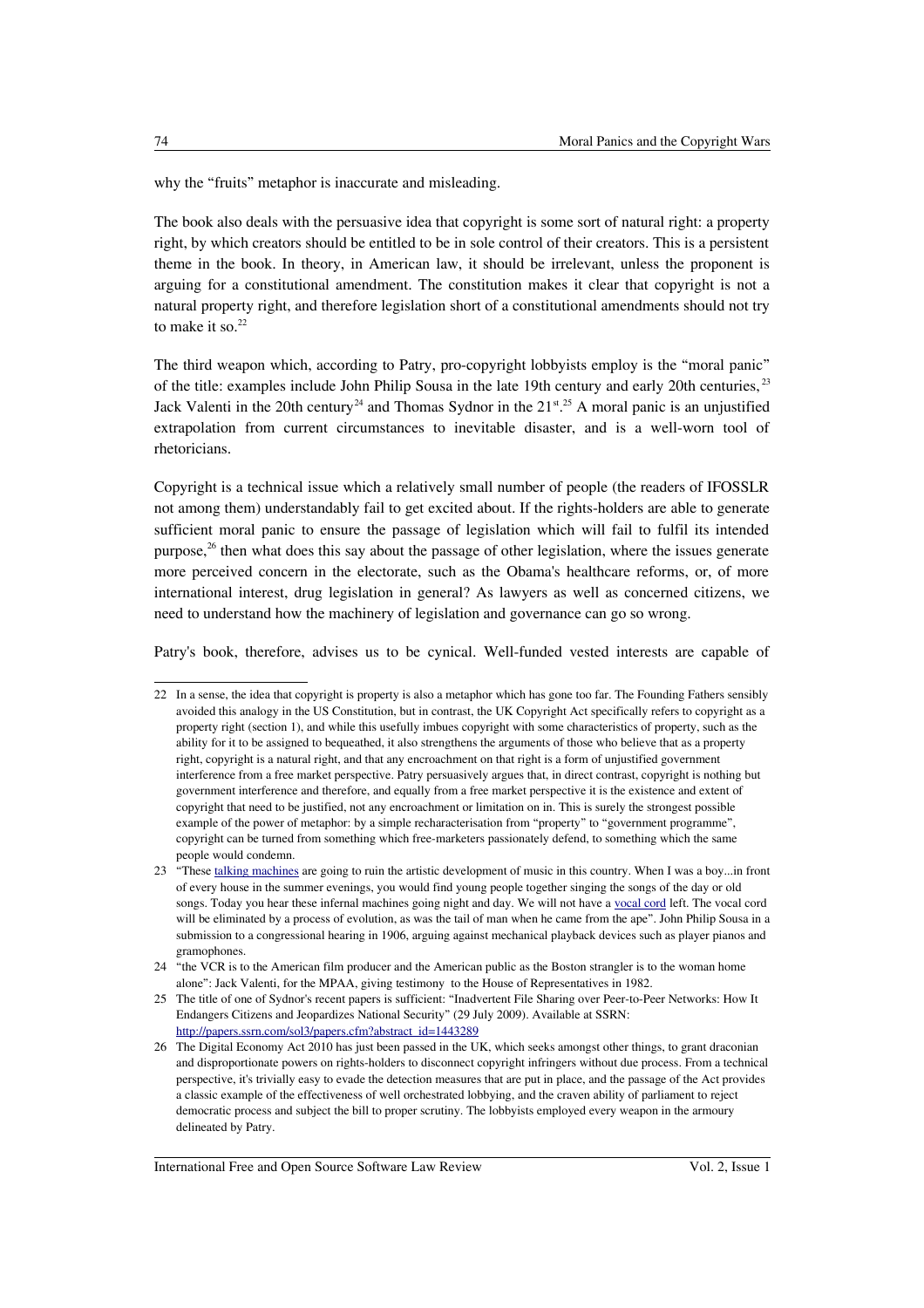subverting the legislative process. Patry's book tells us how.

One issue which I would like to have seen examined more closely is the fact that income from copyright royalties is easily measurable: losses arising from a decrease in the scope of the public domain are not. Royalties are taxable. Thus an increase in the extent and scope of copyright may well result in a measurable increase in government revenue attributable to one measure.<sup>[27](#page-6-0)</sup> Even though a decrease in the scope of copyright benefits the economy as a whole, that benefit is much more difficult to quantify than the specific decrease in tax take on recording industry profits, for example, and therefore are less likely to spur any individual minister, looking for personal advancement, into action.

I recommend this book to anyone interested in copyright, politics, freedom, democracy, the legislative process, corruption and human nature. It should be required reading for legislators.

Patry has suggested that his next book<sup>[28](#page-6-1)</sup> may suggest how we can fix the problem. I'm looking forward to it eagerly.

International Free and Open Source Software Law Review Vol. 2, Issue 1

<span id="page-6-0"></span><sup>27</sup> A related issue is that by enclosing any commons, what was freely available starts generating revenue and becomes taxable. It is also an artificial way of increasing a country's GDP (a statement which, perhaps erroneously, suggests that GDP is not an erroneous concept in the first place). Any economic activity, whether it tends to increase overall wealth of a nation or not, adds to GDP, as Partha Dasgupta recently pointed out (summarised by George Monbiot here: http://www.guardian.co.uk/commentisfree/2010/jan/04/standard-of-living-spending-consumerism)

<span id="page-6-1"></span><sup>28</sup> Tentatively entitled "How to Fix Copyright": http://moralpanicsandthecopyrightwars.blogspot.com/2009/11/my-nextbook.html